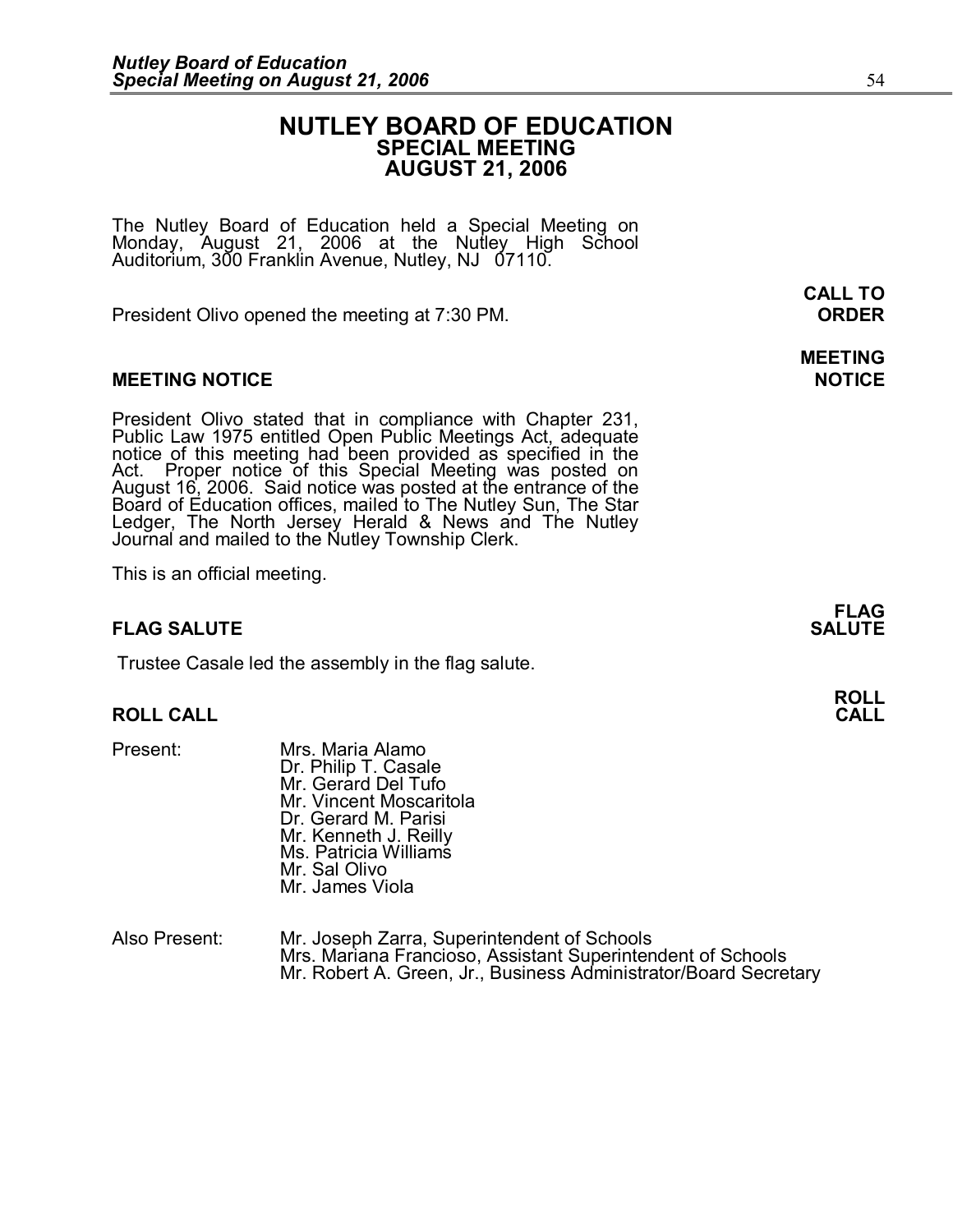Board Secretary Green gave an updated press release report on the ceiling collapse at Yantacaw School.

## **HEARING OF CITIZENS (Resolutions Only)**

None

# **RESOLUTIONS**:

# 1. **APPOINTMENT OF ASBESTOS MANAGEMENT AND INDOOR AIR QUALITY SERVICES** T. APPOINTMENT OF ASBESTOS MANAGEMENT AND INDOOR<br>AIR QUALITY SERVICES<br>Trustee Parisi moved, and Trustee Casale seconded, the<br>following resolution. Upon being put to a roll call vote the

AIR QUALITY SERVICES<br>Trustee Parisi moved, and Trustee Casale seconded, the<br>following resolution. Upon being put to a roll call vote the<br>resolution was approved.

resolution was approved.<br>WHEREAS, there exists a need for Asbestos Management and Indoor<br>Air Quality Services for the Yantacaw School.

WHEREAS, the Public School Contracts Law (NJSA 18A:18A-5) provides for the award of contracts for this type of professional service without competitive bidding, and

provides for the award of contracts for this type of professional service<br>without competitive bidding, and<br>NOW, THEREFORE, BE IT RESOLVED that the Board of Education<br>approves the appointment of the PMK Group. Cranford. NJ without competitive bidding, and<br>NOW, THEREFORE, BE IT RESOLVED that the Board of Education<br>approves the appointment of the PMK Group, Cranford, NJ to perform<br>these services for a fee not to exceed \$11.200. these services for a fee not to exceed \$11,200.

> **APPOINT ARCHITECTURAL SERVICES**

## 2. **APPOINTMENT OF ARCHITECTURAL SERVICES**

2. APPOINTMENT OF ARCHITECTURAL SERVICES<br>Trustee Parisi moved, and Trustee Viola seconded, the<br>following resolution. Upon being put to a roll call vote the 2. **APPOINTMENT OF ARCHITECTURAL SERVICES**<br>Trustee Parisi moved, and Trustee Viola seconded, the<br>following resolution. Upon being put to a roll call vote the<br>resolution was approved. following resolution. Upon being put to a roll call vote the resolution was approved.<br>WHEREAS, there exists a need for Architectural Services for the

Yantacaw School.

WHEREAS, the Public School Contracts Law (NJSA 18A:18A-5) provides for the award of contracts for this type of professional service without competitive bidding, and

NOW, THEREFORE, BE IT RESOLVED that the Board of Education approves the appointment of the DCM Architecture Inc., Cherry Hill, NJ at the rates listed below:

| Principal                | \$175/hour |
|--------------------------|------------|
| Associate                | \$155/hour |
| Project Manager          | \$145/hour |
| <b>Project Architect</b> | \$135/hour |
| Technical (licensed)     | \$100/hour |
| Technical (non-licensed) | \$ 85/hour |
|                          |            |

**HEARING CITIZENS**

**APPOINT ASBESTOS MANAGEMENT**